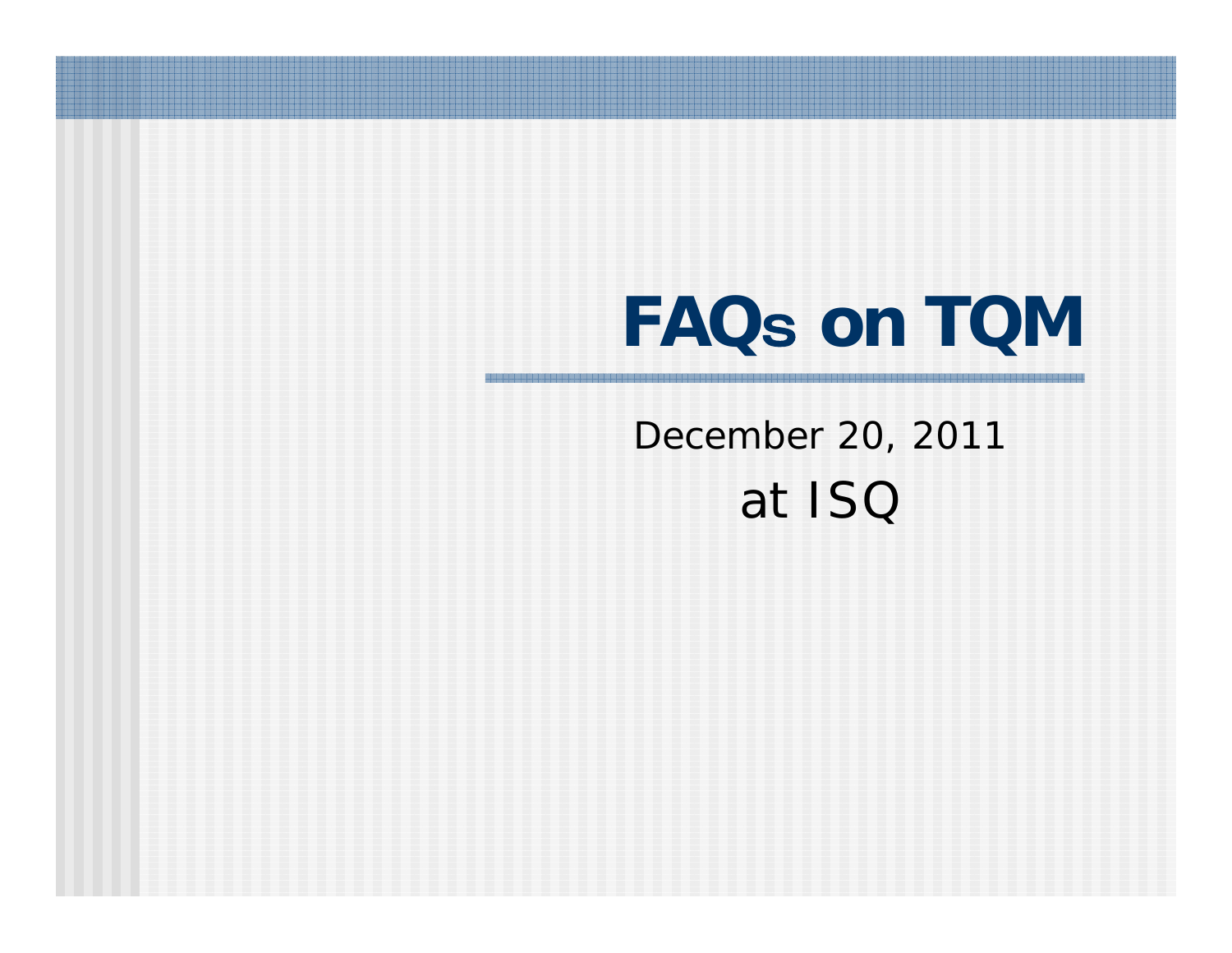## FAQ on TQM (1): **Japan vs. America**

What is the difference between an American way of quality management and the Japanese way of quality management. Some American companies like GE, Motorola, ABB etc have demonstrated good quality. In what areas is Japanese way of Quality management better?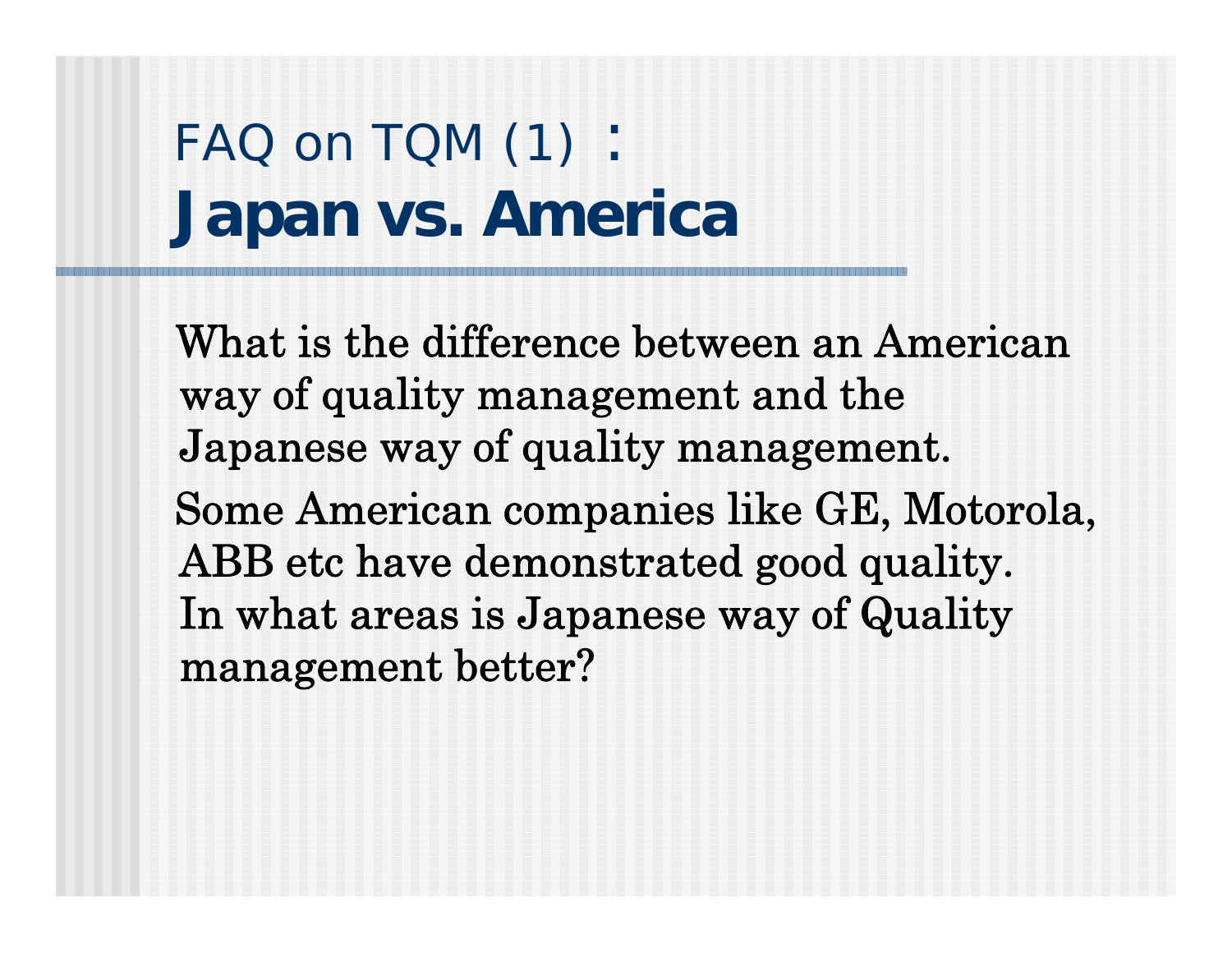### STATISTICAL **QUALITY** CONTROL

H A N D B O O K



Select Code 700-444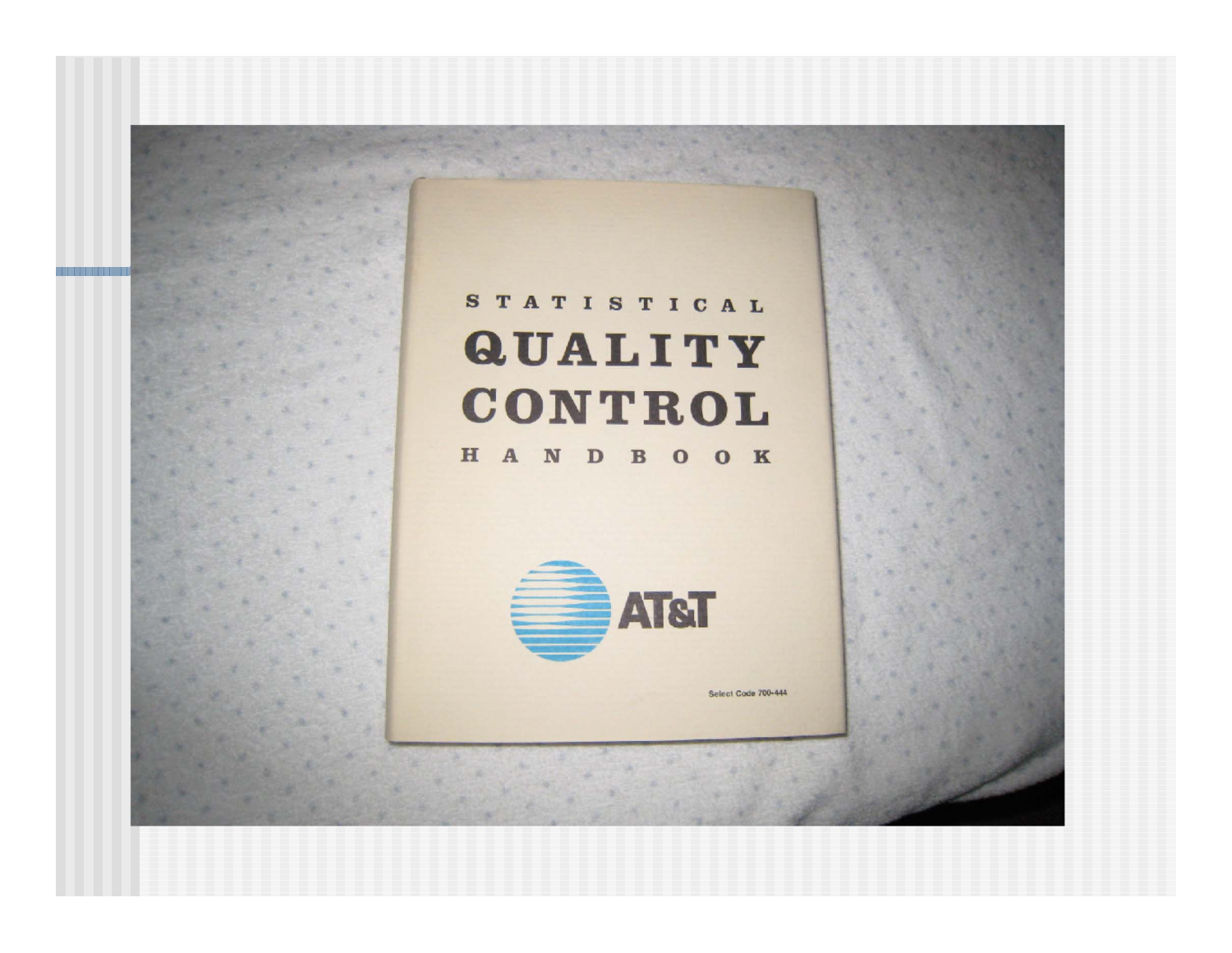#### **Exchange of Quality Activities between Japan & US** (1)

| Year | <b>Comings and Goings</b>                  | Events                                   |
|------|--------------------------------------------|------------------------------------------|
| 1950 | E. Toyoda visited Ford River Rouje Factory |                                          |
| 1950 | Deming's 8 days QC seminar in Japan        |                                          |
| 1951 | Deming's seminar                           | <b>Establishment of Deming Prize</b>     |
| 1952 | Deming's seminar                           |                                          |
| 1954 | Juran's seminar for top management         |                                          |
| 1962 |                                            | Establishment of QC Circle Head          |
| 1963 | QC Study Team to US                        | Quater                                   |
| 1966 | Juran's seminar                            |                                          |
| 1969 |                                            | ICQC'69 Tokyo                            |
| 1973 | Lockheed QC circle study team to Japan     |                                          |
| 1980 |                                            | NBC "If Japan can, why can't we?"        |
|      |                                            | Six sigma by Motorola                    |
| 1984 | Foundation of NUMMI                        |                                          |
| 1987 |                                            | <b>Establishment of Malcolm Baldrige</b> |
| 1989 | <b>FPL Deming Prize winning</b>            | <b>National Quality Award</b>            |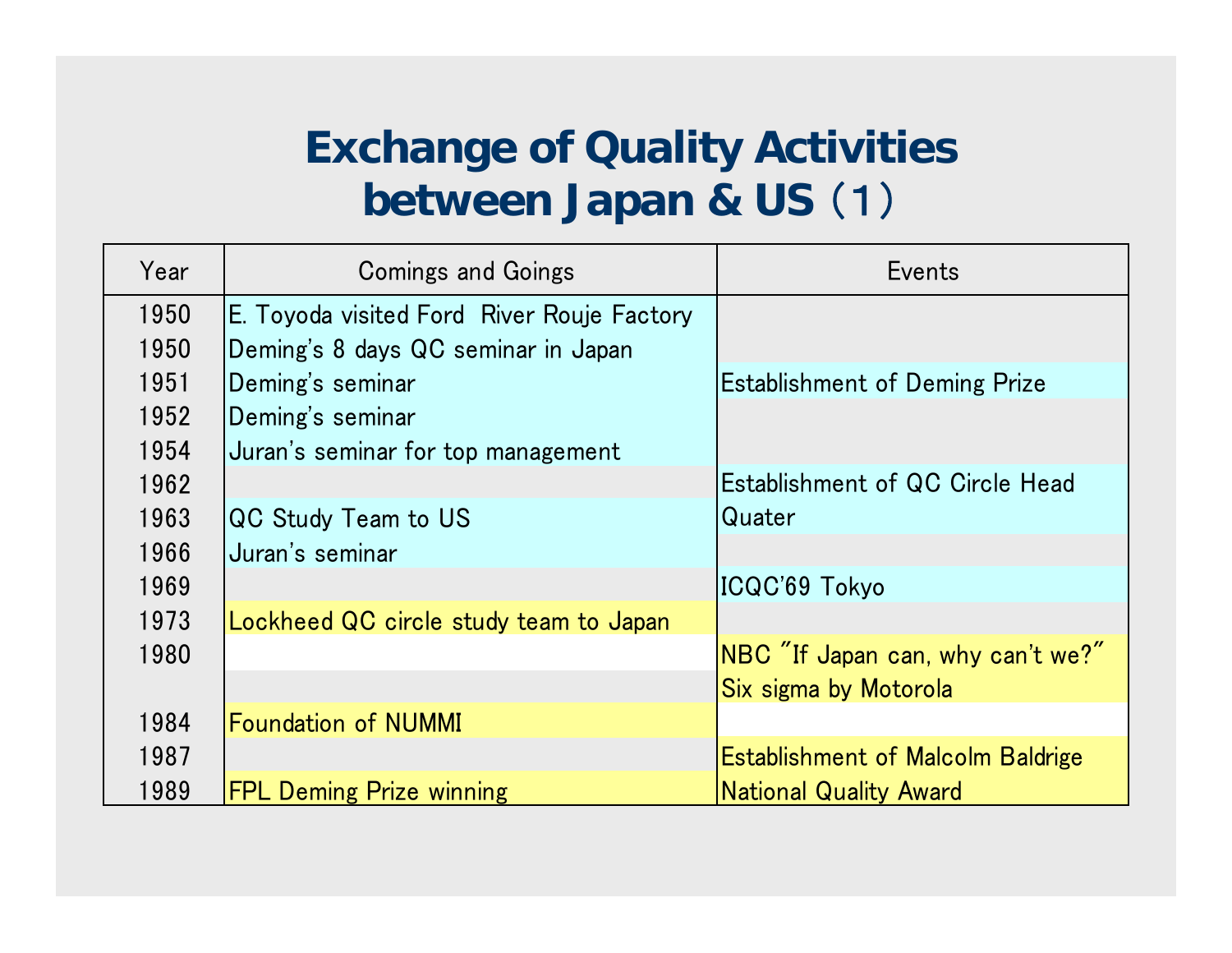#### **Exchange of Quality Activities between Japan & US**  ( **2** )

| America                               | Japan                                 |
|---------------------------------------|---------------------------------------|
| <b>Statistical Quality</b><br>Control | 7 QC Tools                            |
| Six Sigma                             | QC Circle<br>QC Team                  |
| Deming, Juran and<br>Feigenbaum       | <b>TQM</b>                            |
| Malcolm Baldrige<br>Award             | Deming Prize                          |
| <b>Ford Production</b><br>System      | <b>Toyota Production</b><br>$S$ ystem |
| Lean Manufacturing                    |                                       |